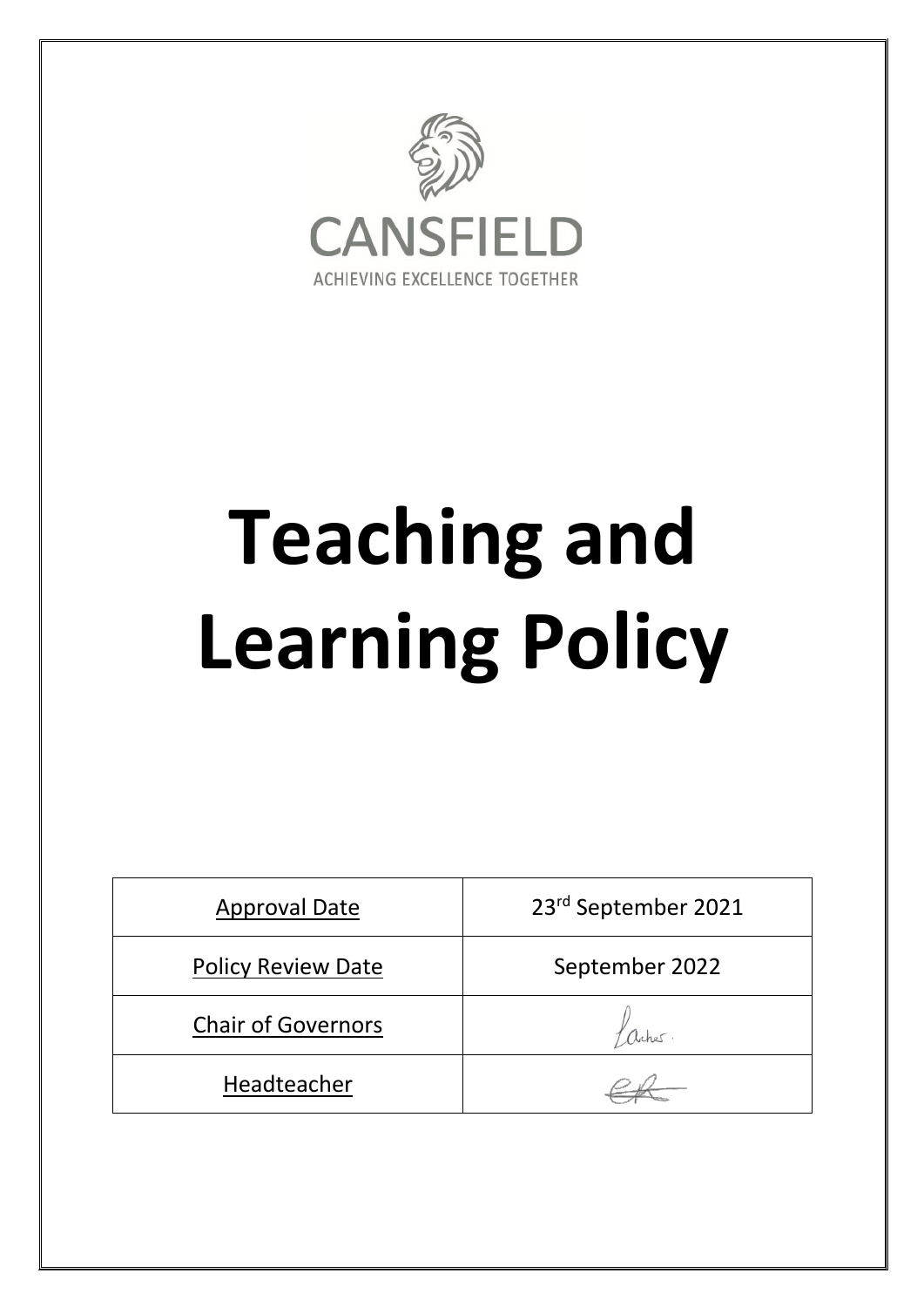# **1. Principles**

We recognise that all pupils possess unique skills, abilities and aptitudes and all have an entitlement to access a broad, challenging and appropriate curriculum. Every pupil is also entitled to experience varied, engaging and personalised teaching, which enables them to fulfill their potential as successful learners, and become well-rounded future citizens. Cansfield High School aims, through effective teaching, to create the conditions for successful learning and to enable our pupils to make exceptional progress and become lifelong learners.

All teachers have a responsibility to plan and deliver high-quality lessons that are challenging for all, with pupils targeted with frequent and effective feedback. Lessons should be pacey and engaging, ensuring the learning needs of all pupils are met.

# **2. Aims**

- To ensure exceptional teaching and learning experiences for pupils of all abilities and aptitudes.
- To provide a framework for teaching and learning within which there is flexibility and scope for creativity.
- To provide coherence of approach and consistency of expectation.
- To make explicit the entitlement of all pupils.
- To promote the core values of Cansfield High School.
- To raise attainment by increasing levels of pupil motivation, participation and independence.
- To promote reflection on, and sharing of, good practice through a variety of methods.
- To promote an understanding of how learning takes place.
- To make explicit a baseline for monitoring and evaluating the teaching and learning that takes place.
- To provide practical guidance and clear procedures.
- To provide a focus for development.
- To inform teachers, pupils, parents, Governors and the wider community about the aims and processes of teaching and learning.
- To identify specific areas of responsibility at whole school, Faculty and individual staff level.

# **3. Roles and Responsibilities**

## **3.1 Governors**

• To ensure the effective and rigorous implementation and monitoring of the policy.

## **3.2 Senior Leadership Team**

- To provide a vision for teaching and learning at Cansfield High School.
- To lead the development of a strategic plan for the implementation of the vision for teaching and learning.
- To provide appropriate support, training and resources for Faculties, subject areas and individual staff.
- To monitor and evaluate the delivery and impact of the policy.
- To modify and update the policy in the light of ongoing developments and the changing needs of the school and its priorities.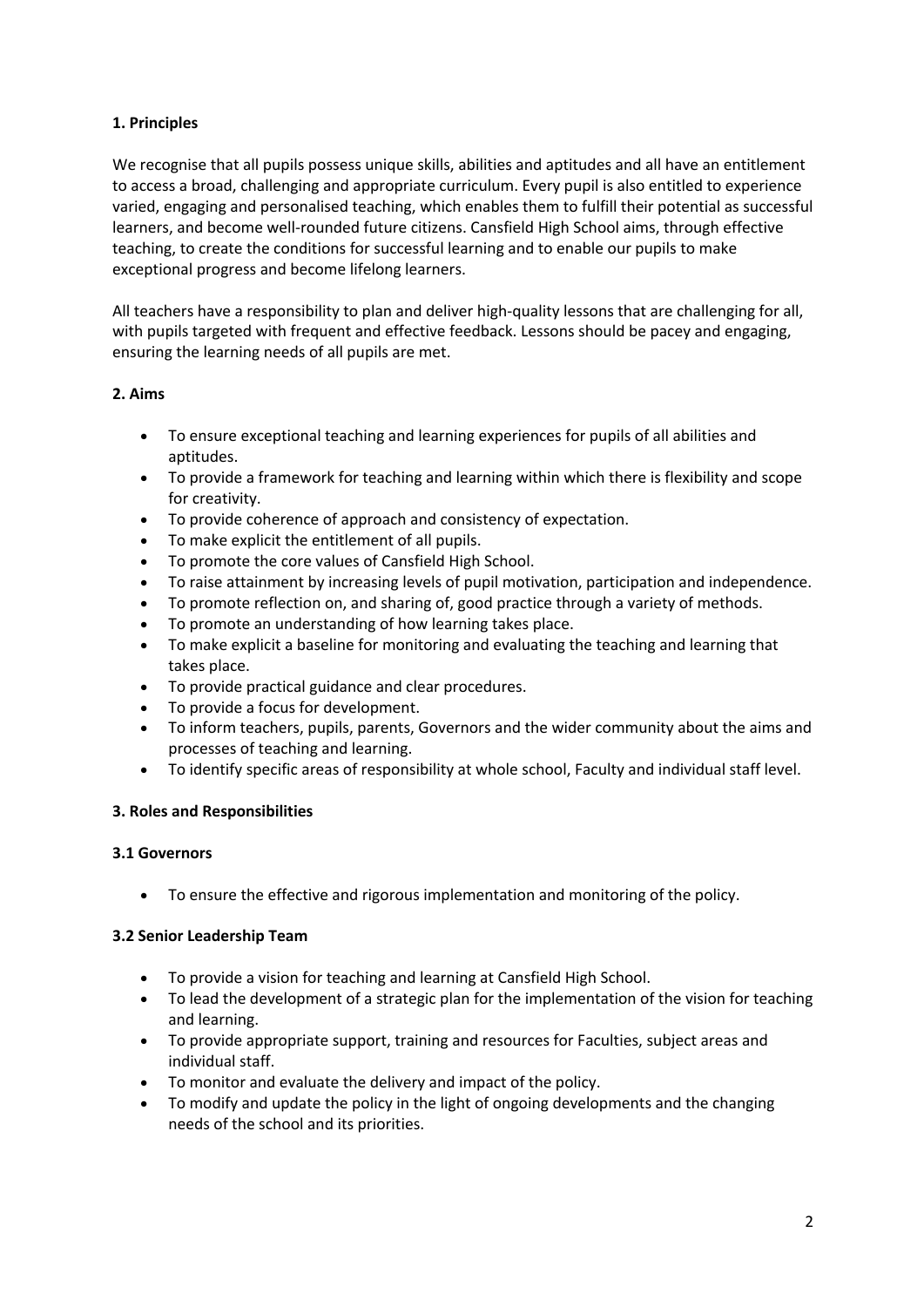## **3.3 Heads of Faculty and other faculty TLR holders**

- To be responsible for the coordination of long, medium and short term planning of schemes of learning, taking into consideration the aims and objectives of the policy.
- To monitor and evaluate consistent delivery of the policy at Faculty and subject level.
- To provide appropriate support to team members by providing training materials or advice and guidance.
- Support staff to take risks in new teaching methods.
- To plan subject specific CPD to develop expertise within the classroom.

## **3.4 Teaching Staff**

- To ensure that their own teaching meets the *Teachers' Standards*.
- To implement this policy by planning and delivering high quality learning experiences.
- Have high expectations of pupils and be willing to take risks.
- Actively seek to reflect on their practice and engage with strategies such as teaching and learning communities, instructional rounds, lesson study and / or other strategies as appropriate.
- Work collaboratively with colleagues to share best practice and improve teaching.
- Be prepared to act as a role model for a lifelong love of learning.
- Exemplify high standards of written and spoken English.

#### **3.5 All Staff**

• To be aware of the principles of the policy and how they can contribute to it.

#### **3.6 Pupils**

- To engage positively with teaching and learning to enable staff to implement the policy effectively.
- To engage with learning experiences outside the classroom and to participate actively in enrichment opportunities and visits.

## **3.7 Parents / Carers**

• To support the policy of the school by providing support for pupils at home, allowing them to continue to develop their learning effectively.

## **4. Definition of Teaching**

The purpose of teaching is to create the conditions for learning and to raise standards of achievement and progress. Teaching includes the whole range of activities that a teacher employs to promote learning and progress. The characteristics of high-quality teaching at Cansfield High School are:

- Use of expert subject knowledge, general knowledge of current affairs as well as high standards of literacy, numeracy and pedagogical knowledge.
- Planning of individual lessons and series of lessons to ensure all learners are challenged.
- Having consistently high expectations of all pupils and challenging all to achieve their best.
- Implementing varied and engaging learning activities.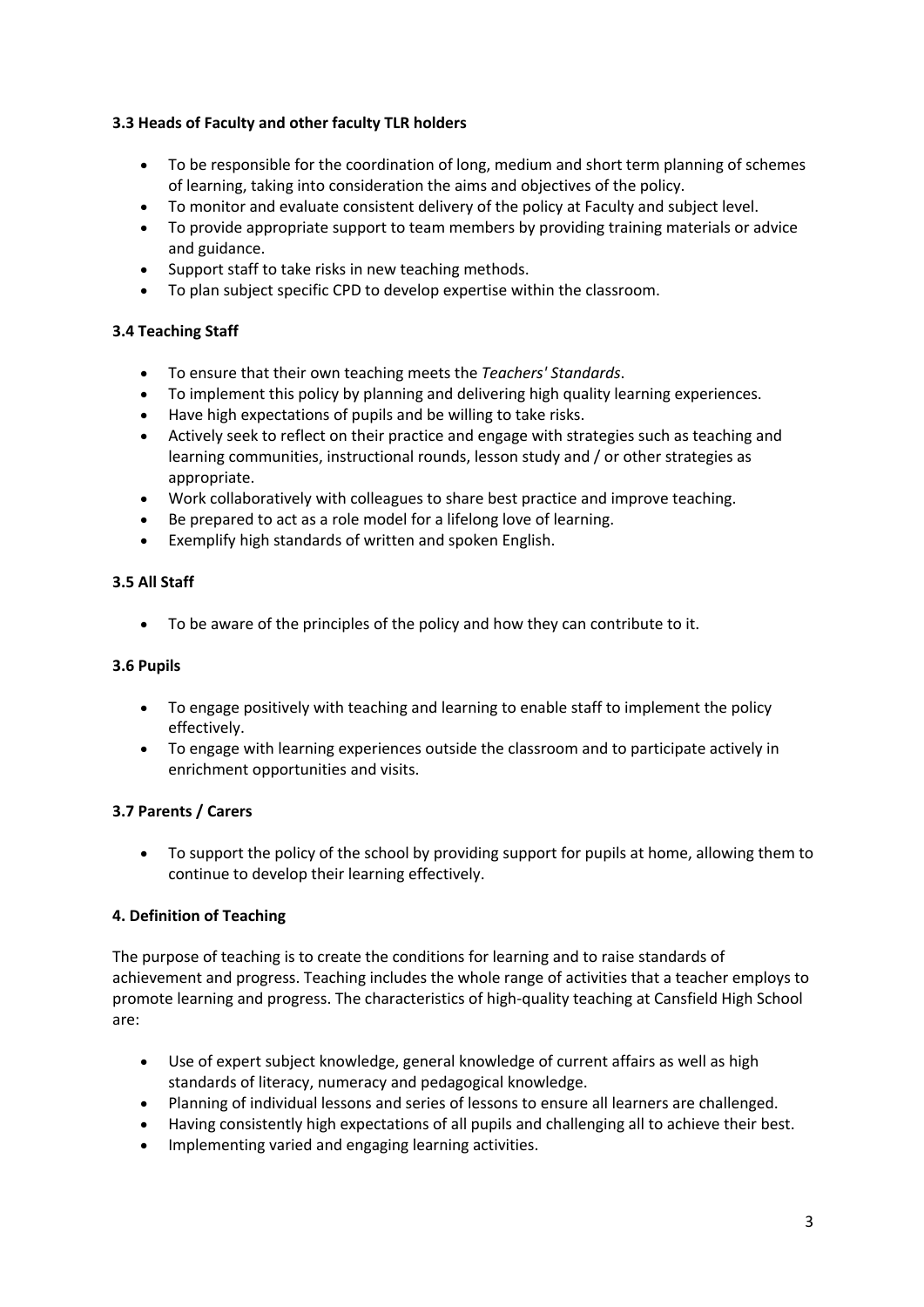- Objectives must be shared with pupils in every lesson, and be embedded in assessment throughout.
- Lessons are objective-led and outcome-driven.
- Pupils must be made aware of the outcomes they are working towards.
- All are challenged so the needs of all learners are met and that they make good progress relative to their starting points.
- There is a structured, orderly start to the lesson with an engaging starter activity.
- The pace of the lesson allows all pupils to make progress, and that no time is wasted.
- Pupils are targeted with frequent, high-level questioning to ensure participation and to check understanding.
- Provide frequent, specific marking that requires action and response.
- Ensure high standards of behaviour for learning.
- Provide intervention when underachievement is evident.

# **5. Definition of Learning**

Learning is the process by which an individual makes sense of new experiences. Learning takes place when the individual constructs their own knowledge and understanding of a subject, skill or values. Learning often takes place through personal interaction, therefore we believe that it is important to promote activities that allow the learner to work with others to solve problems, to explore concepts and to share, discuss and articulate ideas as a means of learning and a tool for thinking. We believe learning will most effectively take place when:

- The learning environment is safe, supportive and stimulating.
- Relationships between teachers and pupils are positive and founded on mutual respect.
- Opportunities are taken to build our pupils' self-esteem.
- Pupils understand the purpose of the learning and see relevance to their own experience.
- Pupils understand that learning happens in a variety of ways, and that they appreciate how they learn best.
- The learning builds on prior knowledge and understanding.
- Outcomes are made explicit and exemplars of best practice are provided.
- The learning is active and collaborative and includes targeted questioning, reflection and discussion to extend and guide discovery.
- Independent learning, creativity and problem solving is facilitated and encouraged.
- Pupils can self assess / peer assess using feedback and know what they need to do to improve and are able to set appropriate targets.
- Pupils have opportunities to transfer skills, knowledge and understanding to other contexts.

# **6. Definition of Progress**

To make progress in learning is to move forward towards a learning objective or an agreed target. All pupils are expected to make clear progress in their learning over time as follows:

- Performance data collected and collated at assessment points shows that pupils are making good progress towards their agreed targets, in line with their starting points.
- The quality of work produced by pupils shows that they are acquiring and retaining knowledge rapidly and that they are developing their understanding and skills at least in line with expectations for their age group and national averages.
- Pupils can apply skills in reading, writing, communication and mathematics so that they are well prepared for the next stage in their education, training or employment.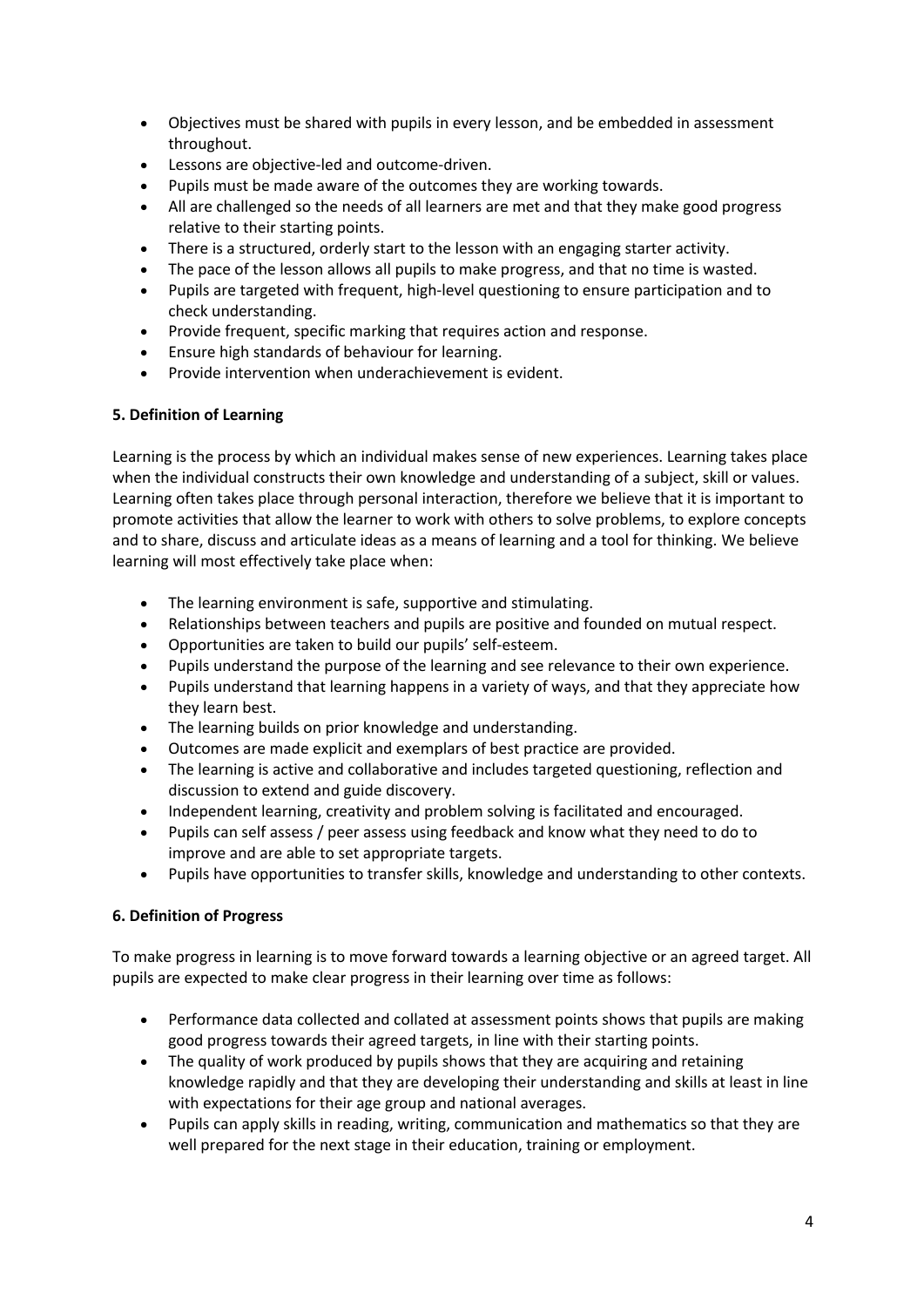- Pupils can transfer their learning and apply this knowledge, skills and experience across a wide range of subjects.
- Where starting points are low or fall below that of all pupils nationally, the gap is closing over time.

## **7. Expectations**

This section of the policy reflects our expectation that pupils experience the highest quality of teaching and learning at Cansfield High School. In order to achieve this aim, we need to establish a shared understanding of what constitutes high-quality teaching. This has been done through the creation of 'The Cansfield Five' and 'The Cansfield Way', which details our priorities for teaching. 'The Cansfield Five' are our non-negotiables:

- Punctuality / Greet at the Door
- Entry / Starter Task
- Enquiry Question
- Plenary
- Orderly Exit

'The Cansfield Way' is centred on six key aspects, which should be seen in every lesson:

- Directed Questioning
- Challenge For All
- Quality Assessment
- High Expectations
- Adaptability
- Clear Pupil Engagement

Whilst these six areas are prescriptive, beyond these we have deliberately given staff the opportunity to be creative within this framework.

## **8. Continuing Professional Development (CPD)**

Teachers have a responsibility to reflect on their practice, enhance and update their professional knowledge and skills through termly INSET days and weekly CPD sessions. This is to ensure that consistently high standards of teaching and learning are maintained and that the *Teachers' Standards* are met and exceeded. Cansfield High School's CPD programme provides opportunities for staff to participate in a variety of activities in order to support the individual professional needs of staff and build whole school capacity. These CPD activities include strategies such as using instructional rounds for self / peer reflection and sharing best practice, presentations by current staff and outside trainers, peer observation, professional discussions and evaluation, coaching and mentoring. In addition, using the staff audit Heads of Faculty have planned subject specific CPD to develop staff expertise.

## **9. Evaluation and Monitoring**

Middle leaders, senior leaders and Heads of Faculty will ensure that they monitor and review the quality of teaching and learning on a regular basis and in a number of ways:

- Scrutiny of work and feedback.
- Regular learning walks.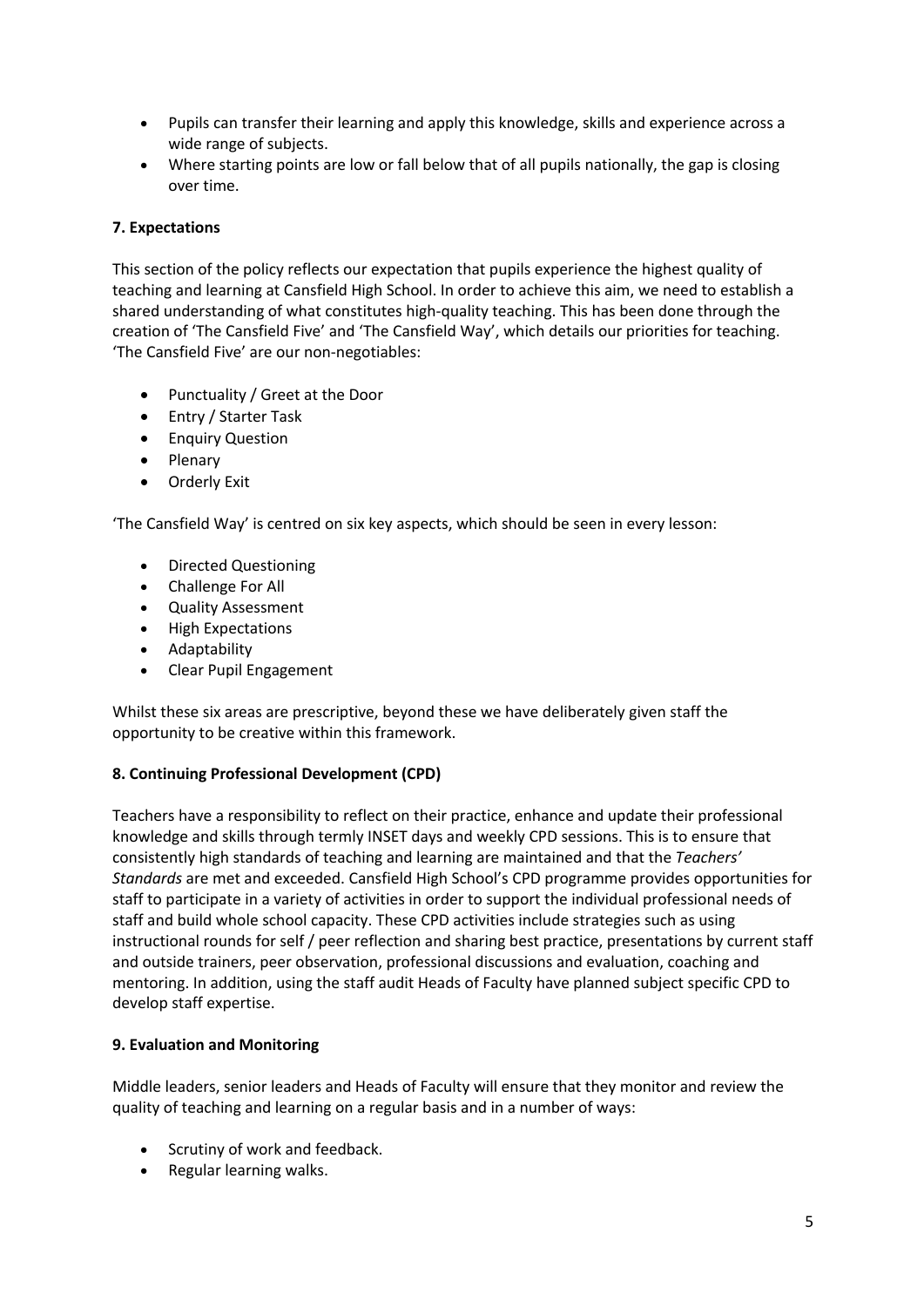- Staff / pupil / parent voice.
- Examination and progress reviews.
- Faculty led self-review.
- Reviews conducted by external agencies.
- Deep Dives.

The outcomes of monitoring and reviews will be shared with staff in an open and professional manner. Where standards of teaching and / or learning fall below expectations, appropriate support will be given and further monitoring and evaluation will take place as appropriate.

## **10. Appendix: 'The Cansfield Five' and 'The Cansfield Way'**

Following extensive staff discussion regarding what a 'good' lesson is, we put together 'The Cansfield Way' which is a direct product of our staff voice. This underpins everything we, as a staff, believe about great teaching and forms the areas we challenge each other on when discussing our practice. Posters of 'The Cansfield Way' are displayed in every room to emphasise the importance of these different elements.

#### **10.1 Our Non-Negotiables: 'The Cansfield Five'**

- Punctuality / Greet Pupils at the Door
- Entry / Starter Task
- Enquiry / Key Question
- Plenary
- Orderly Dismissal

## **10.2 'The Cansfield Way'**

## **10.2.1 Directed Questioning**

At Cansfield, we feel it is important to ensure the involvement of every pupil in questioning / discussion / verbal responses; therefore, directed questioning is vital. This means that we do not rely on 'hands-up', rather teachers' knowledge of pupils and their prior attainment will indicate the expected level of response of their answer. Not only will this improve pupils' focus and listening skills, but it will demonstrate to teachers their prior attainment and current understanding and also provide a level of differentiation and challenge. As teachers we know verbal answers are of a higher quality when thought out so, when appropriate, thinking time is advised. This could be a few seconds or an opportunity to discuss with a working partner ('Think / Pair / Share').

If the response to the question is not of the quality expected, teachers must use their skills to be relentless in pushing pupils further, including rephrasing the question, giving examples / ideas or addressing misconceptions. 'I don't know' is not an accepted response. We must aim to hear from each pupil at least once each lesson.

In addition to this, pupils should be allowed to offer responses or views on the topic to enhance discussion / question and answer sessions as research shows this is also effective in improving pupils' oracy, confidence and engagement.

Verbal answers must always be given in a complete sentence. This must be modelled explicitly by the teacher.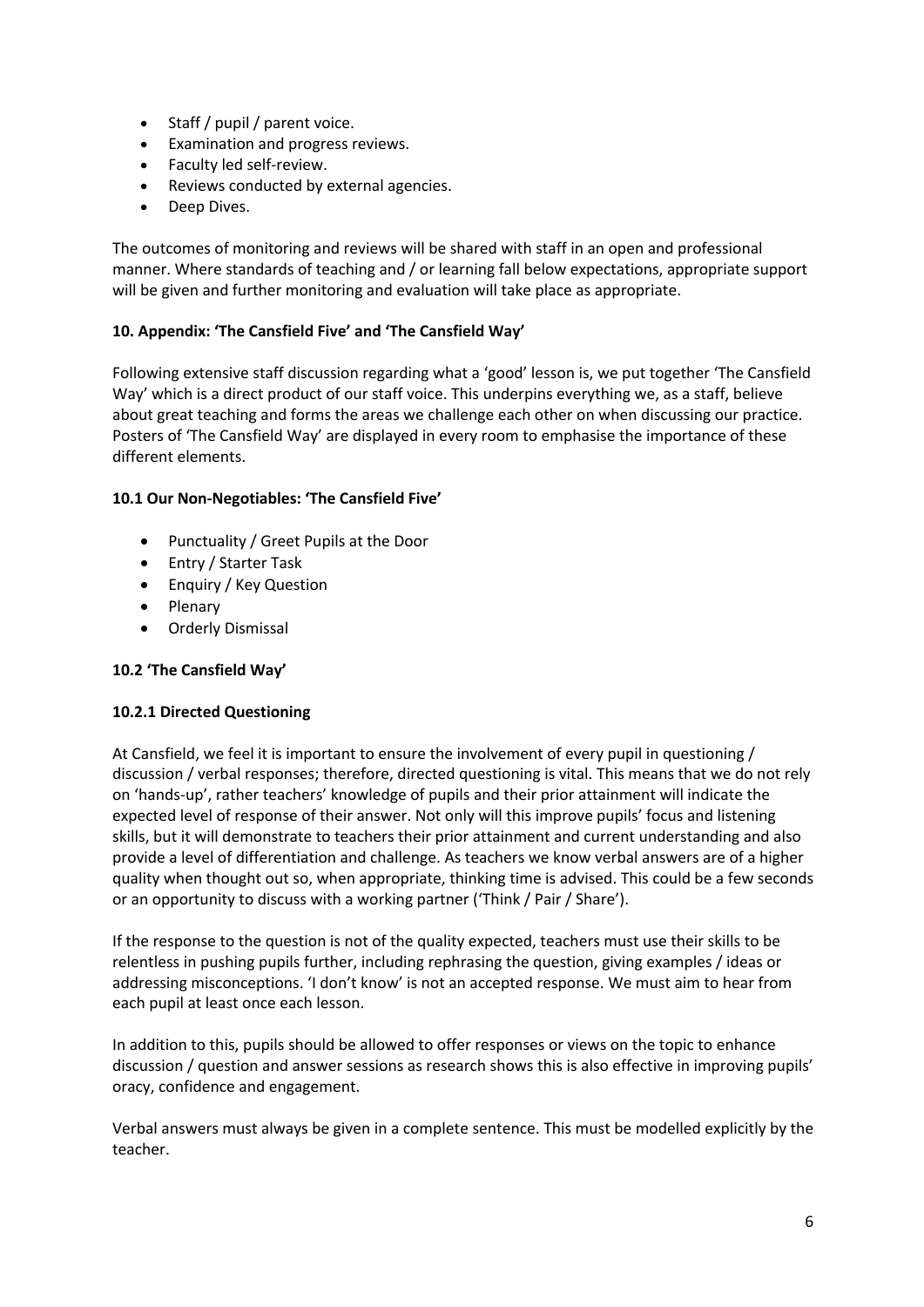# **10.2.2 Challenge for All**

All lessons should be accessible and challenging for all. There are a variety of differentiation strategies we would expect to see in a lesson. These include:

- Varied tasks
- Support / extension challenges
- Use of guided learning groups
- Use of other adults in the room
- Edited texts
- Engagement with Knowledge Organisers to support and challenge

In all tasks there should be a challenge question in order to stretch pupils who have completed task.

#### **10.2.3 Quality Assessment**

Quality assessment should underpin the learning in every lesson. This will take a variety of forms:

- Response to questions and points posed by pupils
- $R / A / G$  response to written work
- Marking of written work
- Whiteboard work
- Paired responses
- Whole class feedback

#### **10.2.4 High Expectations**

All staff have high expectations of all pupils. This includes:

- Expectations of written and verbal responses
- Expectations of pair / group learning
- Expectations of entry into the classroom and necessary movement around the room

In order to show these, staff will articulate these high expectations to pupils, model these through their own behaviour, reward pupils who conform to these high expectations and put in place sanctions for pupils who do not. This will involve fair and consistent use of the school's Behaviour Policy to make sure every pupil fulfils their right to learn in a safe working environment with no disruptions.

#### **10.2.5 Adaptability**

Teachers are highly qualified and trained professionals and, as such, should be allowed to use their expertise and knowledge in deciding how best to teach a particular skill. At Cansfield High School we want to empower teachers within their own classrooms to vary their teaching strategies and methodologies. This may involve silent working, group activities, teacher or pupil-led modelling and instruction or something completely different and experimental. Joker cards are displayed on classroom doors to indicate when the latter is happening, giving teachers the opportunity to take calculated risks in their practice.

Furthermore, teachers should be adaptable within their lesson and address learning moments 'on the spot' if necessary. This could mean stopping a class to 're-teach' when a whole class